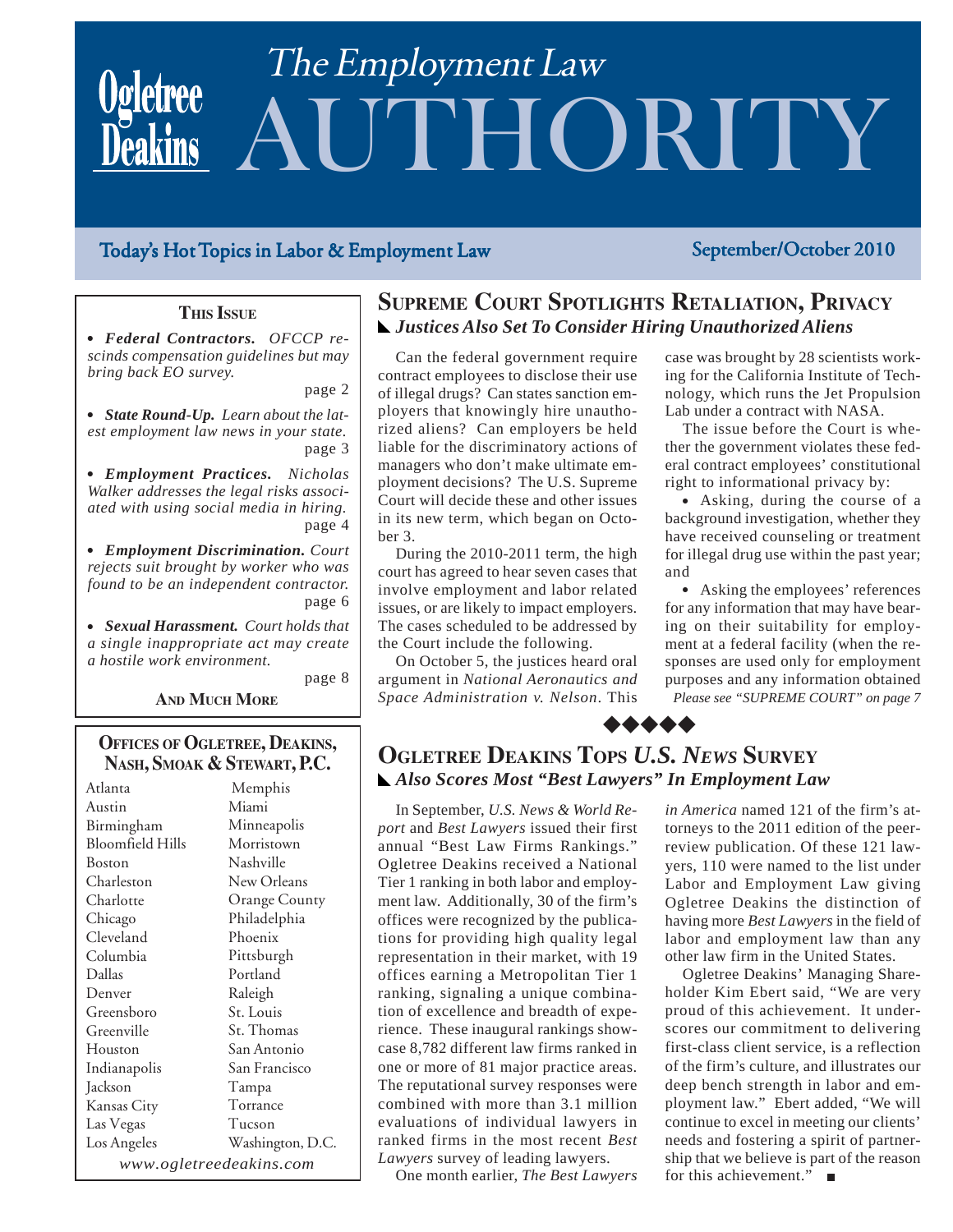# **OFCCP RESCINDS COMPENSATION GUIDELINES, REVIVES EO SURVEY** *by Leigh M. Nason (Columbia)*

Office of Federal Contract Compliance Programs (OFCCP) Director Patricia Shiu recently announced that OFCCP's Interpretive Standards for Systemic Compensation Discrimination will be rescinded. This action was taken pursuant to a July 2010 recommendation by the National Equal Pay Enforcement Task Force.

# **A Brief History**

OFCCP's Standards, issued in 2006 under the Bush Administration, establish that OFCCP will focus solely on



trative rulings and should not be construed or relied upon as legal advice. If you have questions concerning particular situations and specific legal issues, please contact your Ogletree Deakins attorney. This publication can be considered advertising under applicable laws.

### *Additional Information*

To request further information or to comment on an article, please call Stephanie Henry at (310) 217- 0130. For additional copies or address changes, contact Marilu Oliver at (404) 870-1755.

systemic pay discrimination and describe the methodology OFCCP uses in deciding to file an agency lawsuit against a contractor for pay discrimination. Four years later, OFCCP has moved from statistical analyses of compensation to conducting cohort analyses by job title or job group.

Unlike systemic compensation claims, OFCCP has been somewhat successful in litigating or conciliating individual pay claims, and individual pay discrimination – as opposed to systemic discrimination claims promoted by the Standards – appears to be the agency focus now. Consequently, the agency intends to rescind its current compensation discrimination "bible" in favor of a new tool to collect personnel and wage data and provide information to OFCCP on alleged "bad actor" contractors. Unfortunately, this leaves contractors with little guidance from OFCCP on how to identify and correct "problems" with pay.

# **EO Survey**

OFCCP has announced that it will soon seek input from the contracting community on what Director Shiu calls a "new wage data collection instrument" – most likely, some form of the now-defunct EO Survey. OFCCP utilized the EO Survey from 2000-2005 to collect information on personnel data (*e.g.*, applicants, promotions, hires, terminations, current employment), and compensation by EEO-1 category. The hope was that the EO Survey would identify non-compliant federal contractors and assist OFCCP in identifying contractors for further evaluation. The EO Survey was discontinued in 2006 after an independent consulting group found that it was not a valid tool and did not predict systemic discrimination.

The proposed Paycheck Fairness Act would require the reinstatement of the EO Survey and its completion by one half of approximately 200,000 federal contractors each year. Even if the Paycheck Fairness Act does not pass, however, we can anticipate OFCCP issuing an Advanced Notice of Proposed Rulemaking (ANPR) to solicit input

from the federal contracting community on this issue.

Director Shiu recently said on Federal Radio that she is anticipating a new data collection tool that is "effective and strategic." An effective data collection instrument could assist OFCCP in selecting contractors for compliance reviews, or persuade OFCCP that an audit is unnecessary. We also anticipate that one purpose of the new data collection instrument will be to identify contractors for corporatewide and industry-wide compliance reviews, as the Department of Labor is already moving in the direction of corporate-wide remedies to site-specific discrimination.

# **Steps To Take**

To prepare for these anticipated changes, federal contractors should:

• Be proactive. Compensation equity is not just an OFCCP issue; challenges can come from the Equal Employment Opportunity Commission, wage and hour, and private litigants in individual lawsuits or class actions.

• Establish consistent and welldocumented pay policies and update or discard old policies.

• Review pay systems for both OFCCP compliance and Ledbetter Fair Pay Act decisional analysis. A compensation self-audit conducted under the scope of attorney-client privilege and using reliable statistical methodology can be a great tool to assess OFCCP and Title VII compliance risks. Consult with your legal advisor about the merits and demerits of making pay adjustments if you detect unexplained differences in pay.

• Don't limit your focus to only systemic discrimination. Individual pay claims can be brought by private litigants under the Equal Pay Act or by federal agencies under Title VII.

By establishing a well-documented and consistent pay system, reviewing it periodically, and training managers involved in pay decisions on what the law requires, employers stand a much better chance of defending a claim of pay discrimination brought by OFCCP or any other litigant.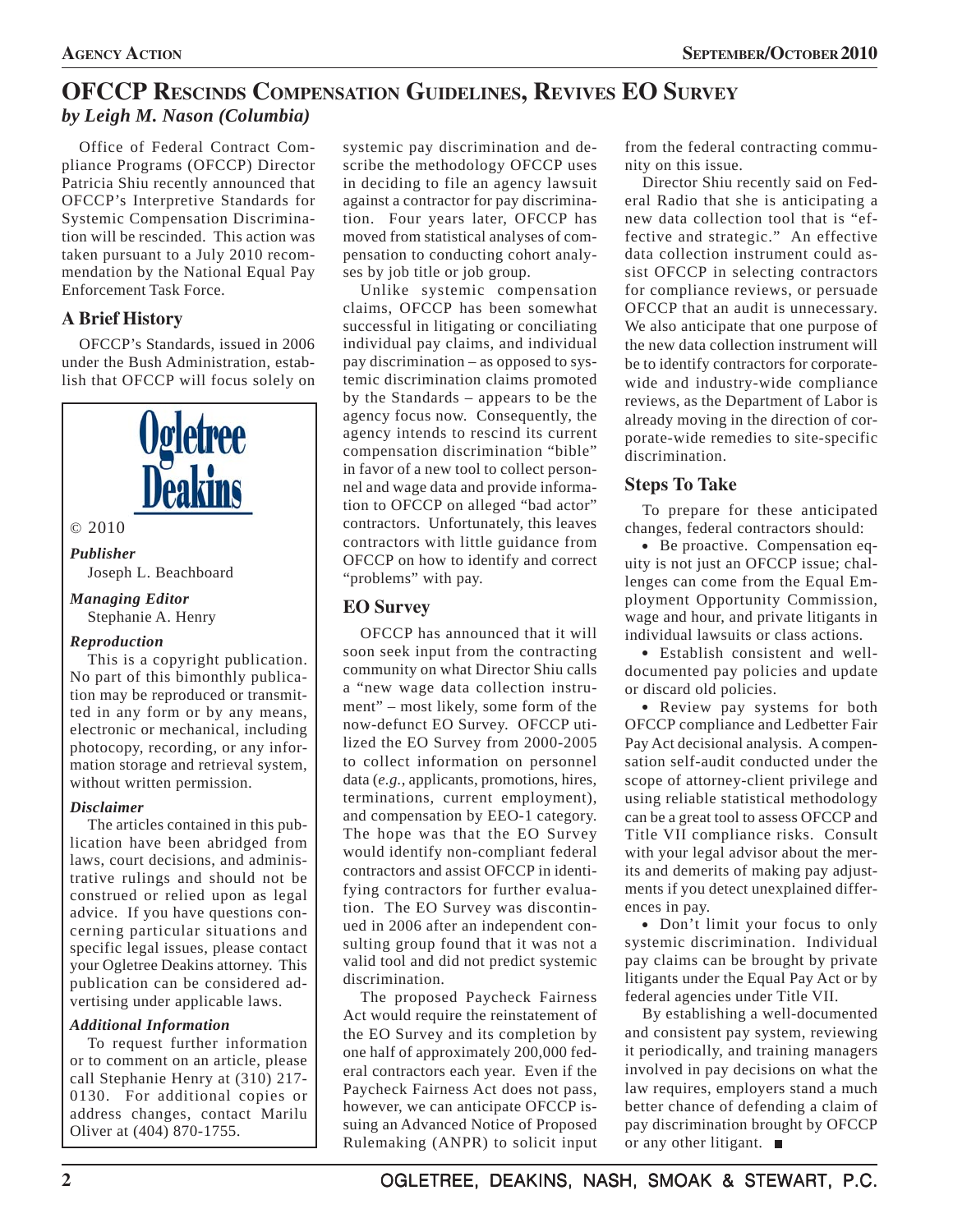#### **Ogletree Deakins State Office Round-Up**

#### **ARIZONA**



tion lawsuit brought by three male pilots who worked for a charter jet company in Arizona. The court found that the pilots, who were fired after a harassment investigation, could not establish that similarly situated female employees were treated more favorably. *Hawn v. Executive Jet Management Inc.*, No. 08-15901 (August 16, 2010).

#### **CALIFORNIA**



Governor Schwarzenegger recently vetoed a bill (AB 482) that would have

prohibited employers from using consumer credit reports when performing background checks. The bill would have barred most California employers from using a consumer credit report unless the information obtained is "substantially job-related" for employees or applicants who have access to the employer's money, assets, trade secrets, or other confidential information.

#### **FLORIDA**



The Eleventh Circuit Court of Appeals recently held that an insurance

adjuster failed to show he was fired based on his age. According to the court, "neither assigning [the worker] to the Fort Lauderdale area nor increasing his workload was an adverse employment action." *Diaz v. AIG Marketing Inc.*, No. 10-10440 (September 22, 2010).

#### **GEORGIA**

In awarding relief to an ex-Georgia state worker, **a** federal court recently recognized the viability of a sex stereotyping claim. "While transsexuals are not members of a protected class based on sex," U.S. District Court Judge Richard W. Story wrote, "those who do not conform to gender stereotypes are members of a protected class

based on sex." *Glenn v. Brumby*, No. 1:08-cv-02360 (August 9, 2010).

#### **ILLINOIS**



Governor Pat Quinn recently signed the Employee Credit Privacy

Act. The new law, which goes into effect on January 1, 2011, generally prevents employers from inquiring about most employees' or applicants' credit history or obtaining their credit report from a consumer reporting agency. The Act has multiple exceptions, including exempting employers in industries dealing with banking, insurance, trade secrets, or state and national security.

#### **INDIANA\***

A federal judge in Indiana recently held that an employee with cancer is con-

sidered to be "disabled" under the Americans with Disabilities Act even if his condition is in remission at the time the alleged adverse action was taken against him by his employer. *Hoffman v. Carefirst of Fort Wayne Inc.*, No. 1:09-cv-00251 (August 31, 2010).

Massachusetts Governor 衢 Deval Patrick recently signed a bill that changes employers' legal obligations with regard to personnel records. The law requires employers to notify employees, within 10 days, when any information is added to their "personnel record" that is being used, has been used or may be used to negatively affect the employee's qualification for employment, promotion, transfer, additional pay, or may subject the employee to disciplinary action.

#### **NEW YORK\***



On September 7, a final version of the New York State WARN Act regula-

tions was adopted into law. The NY WARN Act differs from the federal WARN Act in many key respects, such as requiring 90 rather than 60 days' notice, covering employers with 50 rather than 100 employees, and setting forth additional items to be included in the notices.

#### **NORTH CAROLINA**



The North Carolina Court of Appeals recently dismissed a wrongful death

lawsuit brought on behalf of a 17 year-old worker who was killed on the job. In reaching this decision, the court refused to recognize a limited exception to the ban on tort claims under the state's workers' compensation law. *Valenzuela v. Pallet Express Inc.*, No. 10-87 (October 5, 2010).

#### **PENNSYLVANIA**



A Pennsylvania road construction company has agreed to pay \$200,000

to settle a lawsuit brought by the Equal Employment Opportunity Commission. The suit claimed that the employer violated the Americans with Disabilities Act by rescinding a job offer after it learned that the prospective employee has diabetes. *EEOC v. Glenn O. Hawbaker Inc.*, No. 4:09-CV-1261 (October 4, 2010).

#### **TENNESSEE**



**MASSACHUSETTS\*** The Tennessee Supreme<br> **The Tennessee Supreme** Court recently ruled that Court recently ruled that the *McDonnell Douglas*

> burden-shifting framework should not be used to decide summary judgment motions because it is "incompatible with Tennessee summary judgment jurisprudence." While the framework's factual inquiry is "particularly appropriate at trial," the court held, it is "ill-suited" for determining whether there is a genuine issue of material fact. *Gossett v. Tractor Supply Co.*, No. M2007-02530- SC-R11-CV (September 20, 2010).

#### **TEXAS**



The Fifth Circuit Court of Appeals recently held that a city planner failed

to show that he was laid off and not rehired by the city of Houston based on his national origin. According to the court, the city presented a legitimate, nondiscriminatory reason for the reorganization, which the worker failed to rebut. *Okpala v. Houston*, No. 10-20175 (October 4, 2010).

*\*For more information on these state-specific rulings or developments, visit www.ogletreedeakins.com.*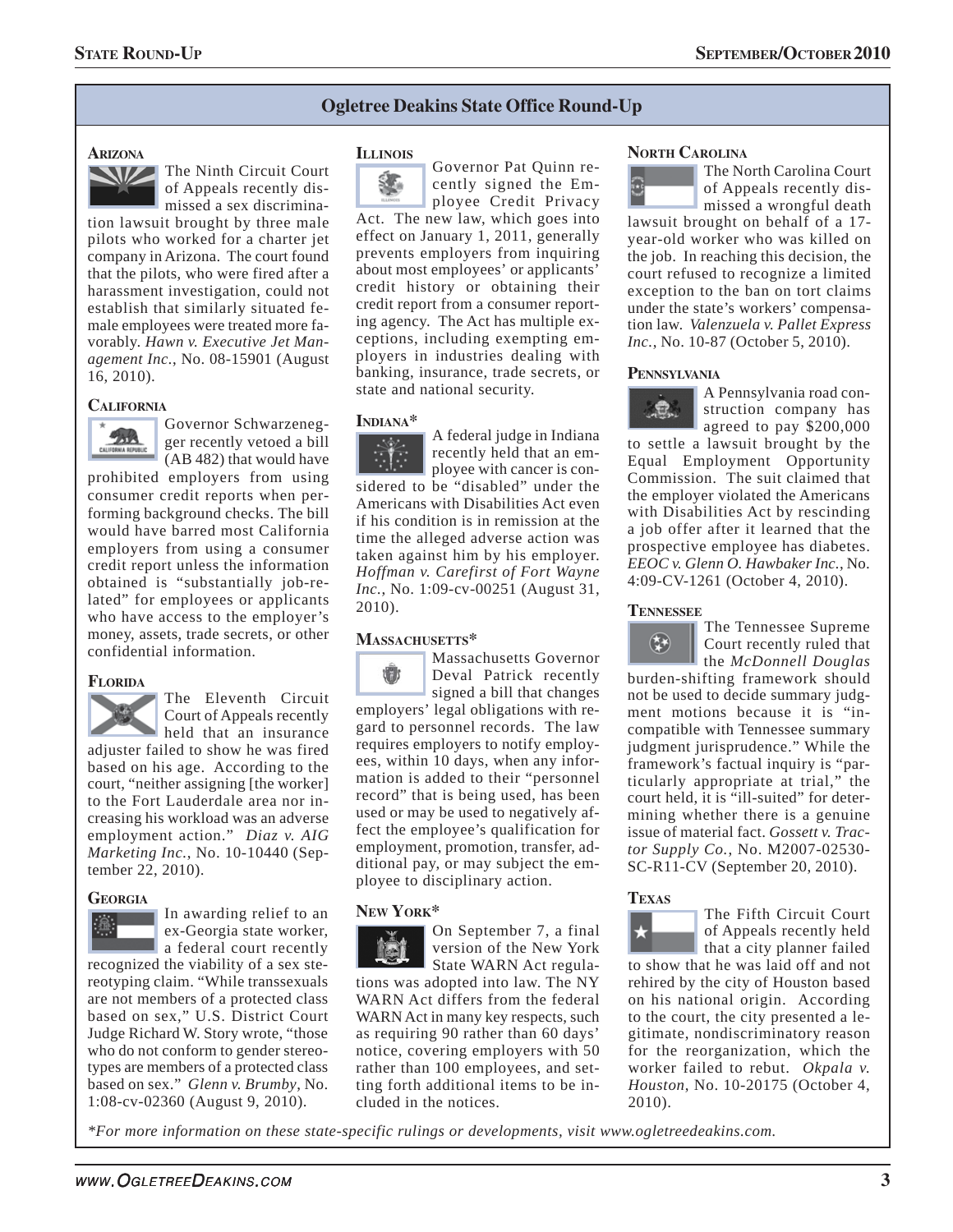# **THE USE OF SOCIAL MEDIA IN HIRING – RISKS AND TIPS** *by Nicholas J. Walker\**

With the current economy as it is, more than ever businesses are trying to make sure that they make wise hiring decisions. Companies want to find a person who fits with the corporate culture, who projects an appropriate image and who can succeed. Historically, employers have researched potential hires through their applications, questionnaires, interviews, references (both personal and business), background checks, credit checks, and drug tests.

With the advent of social media, more and more employers are using the Internet to check on potential employees. Many employers find the information on these sites to be particularly helpful because they perceive that this information reflects a more accurate representation of the applicant. Users of these sites are allowed to post a variety of information including photographs, videos, personal interests, and current activities (among other items). This influx of information regarding applicants would seem to be a great way to vet their ability to "fit in" with a company.

In fact, according to a study conducted by ExecuNet, an executive jobsearch agency, "75 percent of recruiters already use Web searching as part of the applicant screening process," and "more than a quarter of these same recruiters say they have eliminated candidates based on information they found online." An NBC News report showed that "over 77 percent of employers uncover information about candidates online, and 35 percent of them have eliminated candidates based on the information they have uncovered."

Thus, it is clear that businesses are, in fact, utilizing this resource. But, there are many potential pitfalls and risks (both practical and legal) in conducting this type of research, as discussed in more detail below.

\* Nicholas Walker is an attorney in Ogletree Deakins' Kansas City, Missouri office, where he represents management in labor and employment related matters.

### **Potential Legal Risks**

#### *Invasion of Privacy*

Invasion of privacy is one of the issues most commonly cited by applicants who feel that employers should not be looking at their social networking profiles when making employment decisions. This is likely due to the fact that many social networkers believe that what they do and post on social networking sites is "private."

Under the law, a claim of invasion of privacy is almost exclusively based on whether an employee has "a reasonable expectation of privacy in the information viewed." While there are no specific cases that have decided this issue yet, applicants who allow their profiles to be viewed by the general public would have a hard time demonstrating that they had a reasonable expectation of privacy in this information. On the other hand, if an employer hacked into a potential employee's account or posed as someone else in order to "friend" the potential applicant and gain access to this information, the employer could certainly be setting itself up for a lawsuit.

**TIP:** If you have made the decision to utilize social networking information to vet potential applicants, use information that is generally available to the public rather than attempting to gain access through covert means.

#### *Discrimination*

Federal and state statutes generally prohibit discriminatory hiring decisions based on protected categories such as race, color, religion, sex, national origin, religion, age, disability, genetic information and military status. Some state and local statutes prohibit discrimination based on sexual preference, marital status, and other protected classes. The danger of conducting background checks of applicants using social media is that you may become aware that the applicant belongs to a protected category – something that through the general application process you otherwise would be unaware.

Once the employer views the individual's social networking page, there

is no going back. Both Facebook and MySpace provide user profile pictures that could automatically provide the employer with information concerning race, gender and age. Because users of these sites typically provide additional information about themselves, including their interests, there is a danger that you could become aware they are disabled, work in the military, have a family, etc. While the availability of this information does not inherently lead to discrimination, employers that make adverse employment decisions and have viewed an applicant's social networking profile – whether or not they factored in any information – may find themselves subject to a discrimination claim.

In fact, most companies would not dream of asking an applicant in an interview or on an application form about his race, age, religious beliefs, etc. so that there is no potential for bias in the application process. This type of information, however, may be readily available on an applicant's social networking profile. Thus, employers that make hiring decisions and have viewed an applicant's social networking profile may find it difficult to defend against a claim of discrimination, because they are deemed to have known of and relied on this information.

Another particular risk for employers exists in the form of disparate impact claims if it was found that applicants who had a certain protected characteristic (*i.e.*, race) in common were being systematically refused employment. Even if there is no disparate impact based on actual viewing of the profiles, there may be a disparate impact if the company tended to hire those who had social networking profiles rather than those who did not. This could occur because (while this is a generalization) social networks are comprised of younger, more affluent (*i.e.*, those sophisticated with the use of the Internet) users.

**TIP:** If you find it necessary to use social networking profiles in your hiring process, it would be wise to insulate the decision maker from actually *Please see "SOCIAL MEDIA," on page 5*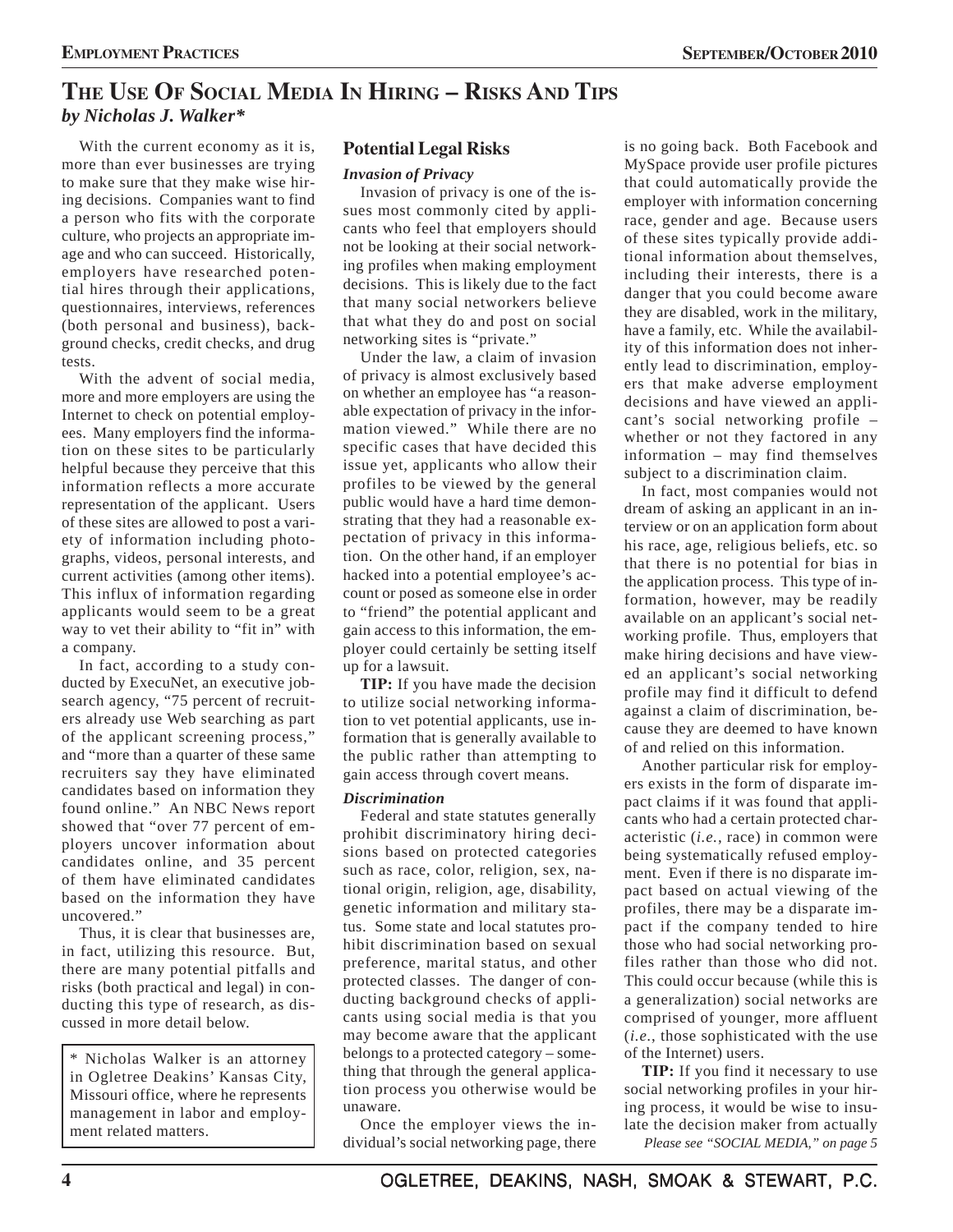# **NLRB ISSUES CONTROVERSIAL DECISIONS** *Seminar In Las Vegas Will Address These Rulings And More*

After a slow start due to the Senate confirmation fight over National Labor Relations Board (NLRB) Member Craig Becker (eventually given a recess appointment by President Barack Obama) and the need to reconsider scores of decisions from the former two-Member Board (as a result of the U.S. Supreme Court's *New Process Steel* decision), the NLRB has now begun to issue significant decisions. The rulings of the new three-Member majority of former union lawyers who currently sit on the Board are starting to make dramatic changes to national labor law policies and have recently expanded the law in ways that substantially favor unions.

For example, on August 27, the current NLRB majority, consisting of Chairman Wilma Liebman and Board Members Mark Pearce and Craig Becker, issued over 30 major decisions, in many cases over the dissents of former Member Peter Schaumber (whose term expired that day) and current Member Brian Hayes. How these decisions will impact employers is the subject of an important new seminar entitled "Not Your Father's NLRB," which will be held on December 9 and 10 at the Bellagio in Las Vegas (for more information, see the enclosed separate brochure). Several Ogletree Deakins attorneys, along with former Board Member Peter Schaumber, will be featured speakers at the program.

# *"SOCIAL MEDIA"*

*continued from page 4*

viewing the profiles. This can be accomplished by having another individual look at the sites and gather limited and particularized information regarding each applicant (*i.e.*, whether or not the applicant has posted inappropriate photos, whether or not the applicant has or is working for a competitor).

The list of information collected also can be tailored to the specific company at issue. For instance if you are a large oil conglomerate, you might want to know if the applicant is involved in any groups that purport to be against "big oil."

### *Fair Credit Reporting Act*

While the Fair Credit Reporting Act may not come to mind when discussing searches of applicant profiles, it governs "employment background checks for the purposes of hiring" and applies if "an employer uses a thirdparty screening company to prepare the check." Thus, if an employer is using an outside resource to view social networking sites and provide information, the applicant must be informed of the investigation, given an opportunity to consent, and notified if the report is used to make an adverse decision.

**TIP:** If you decide to use social networking information in your hiring decision, consider having these checks done within the business and not a third party to avoid claims under the Act.

# **Practical Risks**

#### *Backlash from Potential Employees*

Most employees would like to think that what they do outside of work is off limits to employers and that their employer is going to allow them a private life. When a candidate with great potential is deciding which employer he or she would rather work for, there is a good chance that the candidate will pick the one who refrained from searching his or her social networking profile to look at what he or she considers personal. Although in today's economy it is hard for applicants to be too picky, there will be a day when employees have more choices and likely will not choose the employer that is acting like "Big Brother."

#### *Identity, Authenticity and Accuracy of Posted Information*

Perhaps the most serious problem with employers using social networking profiles as tools to investigate applicants is that the profiles they find are not always trustworthy or authentic. Although this may seem obvious, it can be overlooked. As an initial matter, employers cannot be sure that the information they find on a social networking site is actually about the applicant they are researching and not someone else with the same name. Also, because anyone can create a profile (even a fraudulent profile for some-

# **New To The Firm**

Several lawyers recently have joined the firm. They include: Brittni Pitts, Deepa Subramanian and Lauren Zeldin (Atlanta); John Brown (Dallas); Jocelyn Campanaro, John Combs, Angelica Ochoa and Christopher Thomas (Denver); William Warihay (Greensboro); Alyson Carstens (Kansas City); Jonathan Longino and Emmet O'Hanlon (Los Angeles); Shira Krieger and Jocelyn Merced (Morristown); Mike Johnson (Nashville); Carolyn Sieve (Orange County); Amanda Bolliger and Nadine Gartner (Portland); Amy Dalal and Kristin Meister (Raleigh); Jean Kosela (San Francisco); Talib Ellison (St. Thomas); and Tressi Cordaro (D.C.).

one else), one cannot be sure that the information provided is actually accurate. Perhaps the most tragic and wellknown occurrence of this phenomenon occurred in Missouri where a mother posed as a child on MySpace. Her deception allegedly led to the suicide of a local youth. While mishaps in the employment context are not so grotesque, one could certainly envision unfortunate issues that could arise.

In fact, there is some evidence that applicants (knowing that the job market is very competitive and that businesses are utilizing social networking sites to make hiring decisions) have been creating fake profiles of other potential applicants and people they view as competition for jobs. Moreover, the problem with the use of these sites becomes compounded because employers are not required (unless they use a third party) to tell an applicant that information from the site was used to make the hiring decision or give the applicant an opportunity to correct any misinformation which was provided.

# **Conclusion**

Although companies may find social networking sites useful, they should be wary of the potential risks associated with such use. These risks include potential litigation as well as employee backlash.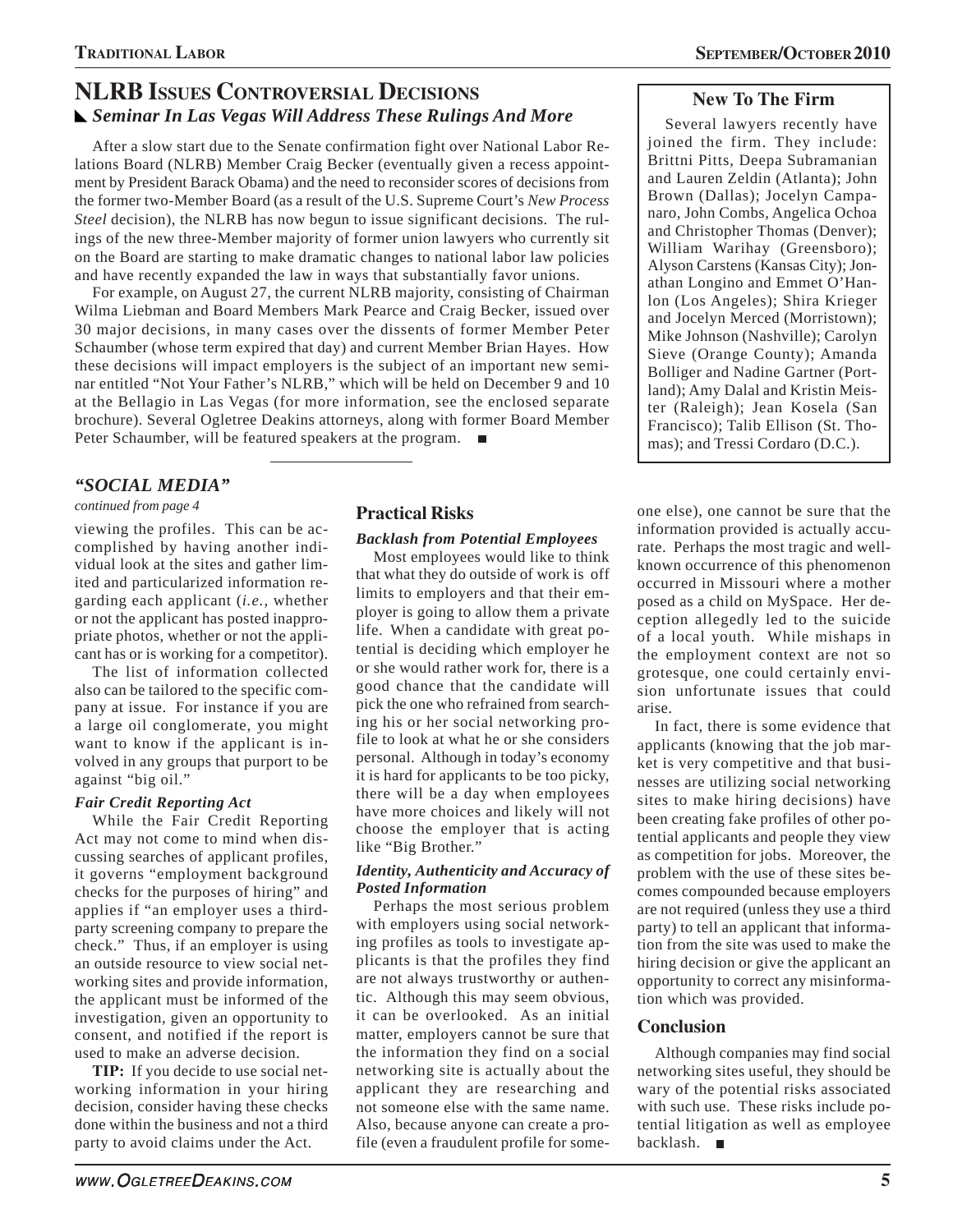# **WORKER CAN'T SELL COURT ON EMPLOYEE STATUS** *Ninth Circuit Rejects Sex Discrimination Suit*

*A federal appellate court recently dismissed a lawsuit brought by an insurance agent who sued for sex discrimination in violation of Title VII of the Civil Rights Act. According to the Ninth Circuit Court of Appeals, the insurance agent was an independent contractor and not an "employee" entitled to the protections of Title VII because she controlled the manner and means by which she sold financial products. Murray v. Principal Financial Group, Inc., No. 09-16664, Ninth Circuit Court of Appeals (July 27, 2010).*

# **Factual Background**

Patricia Murray was a "career agent" for Principal Financial Group, Inc., Principal Life Insurance Company and Princor Financial Services Corporation (Principal), selling financial products and services. Murray filed a lawsuit in federal court against Principal alleging sex discrimination in violation of Title VII. The trial judge granted summary judgment in Principal's favor, holding that Murray was not an employee of the company. Murray appealed, arguing that she qualified as an employee because Principal exercised sufficient "control" over her work.

# **Legal Analysis**

The issue before the Ninth Circuit was whether Murray was an independent contractor or an "employee" under Title VII. The court found that the U.S. Supreme Court intended its common law test, pronounced in *Nationwide Mutual Insurance Company v. Darden*, to control whenever an employment statute defines "employee" in the same way it is defined in the Employee Retirement Income Security Act (ERISA). Since both ERISA and Title VII, the Ninth Circuit noted, define "employee" as "an individual employed by an employer," the court ruled that the *Darden* test applies to this case.

Under *Darden*, to determine whether a worker is an independent contractor or an employee for Title VII purposes courts should evaluate "the hiring party's right to control the manner and means by which the product is accomplished." The relevant factors in making this determination are:

• The skill required;

• The source of the instrumentalities and tools;

• The location of the work;

• The duration of the relationship between the parties;

• Whether the hiring party has the right to assign additional projects to the hired party;

• The extent of the hired party's discretion over when and how long to work;

• The method of payment;

• The hired party's role in hiring

control the manner and means by which Murray sold their products, the court held, the "overall picture presented by Murray's relationship with Principal" is one of an independent contractor. As a result, her case was dismissed.

## **Practical Impact**

According to Keith Watts, a shareholder in Ogletree Deakins' Orange County, California office: "Employers now have a clearer understanding of the appropriate standard for independent contractors. Of course, whether someone is an independent contractor has dire consequences if an employer

"Whether someone is an independent contractor has dire consequences if an employer gets it wrong."

and paying assistants;

• Whether the work is part of the regular business of the hiring party;

• Whether the hiring party is in business;

• The provision of employee benefits; and

• The tax treatment of the hired party.

The Ninth Circuit found that several of these factors "strongly favor classifying Murray as an independent contractor." According to the court, Murray was free to operate her business without intrusions. Murray decided when and where to work (including maintaining her own office), she scheduled her own time off and was not entitled to vacation or sick days, Murray was paid on commission, she reported herself as self-employed to the IRS, and Murray sold other products.

The court also found that several factors support Murray's argument that she was an employee. For example, Murray received some benefits, had a long-term relationship with Principal, possessed an at-will contract, and was subject to minimum standards imposed by the hiring party. However, the court concluded that these factors are not sufficient "to overcome the strong indications that Murray is an independent contractor." Because Principal did not

gets it wrong. Misclassification impacts a whole host of employment laws, not just whether someone is covered by Title VII, as in this case. In California, for example, liability for the misclassified can easily mushroom into overtime, meal and rest period, check stub reporting and withholdings violations, as well as impacting unemployment insurance and workers' compensation."

Watts continued: "The practical effect is that employers must do their due diligence to determine whether an individual really is an independent contractor. Despite this case, courts are increasingly hostile to the independent contractor arrangement, even where the individual and the company desire such a relationship. Employers should immediately evaluate any independent contractor relationships they have and whether and to what extent they control the manner by which an individual performs the work, provides tools and equipment, requires a set work schedule, or has the individual performing the same work employees perform.

"Getting your house in order goes a long way towards avoiding future liability. Think of it this way – no one is suing you now – at least not yet. Be proactive and get out in front of what might become a much bigger problem later." ■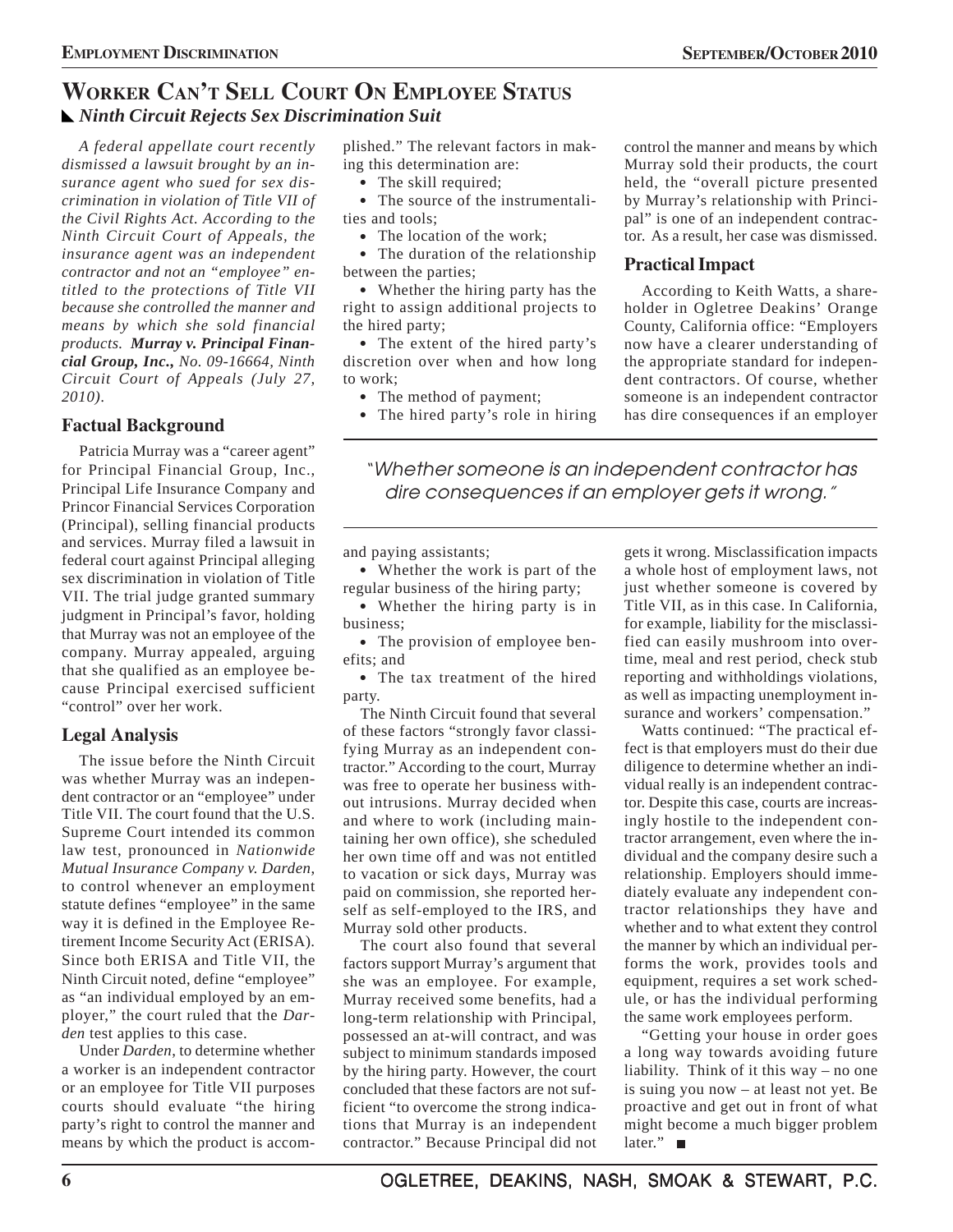# **ICE INITIATES HUNDREDS OF NEW I-9 AUDITS** *Employers Should Review Policies And Consider Self-Audits*

The pattern of increased worksite enforcement by the Department of Homeland Security's Immigration and Customs Enforcement (ICE) shows no sign of slowing down. The latest in a series of audit "blitzes" was commenced on September 15. More than 500 employers from across the country were targeted to receive Form I-9 Notices of Inspection (NOIs), the letter that marks the start of an ICE I-9 audit.

The increase in I-9 audits should come as little surprise to employers. In a 2009 press release, ICE made it clear that the agency's new enforcement strategy would be to focus its resources on auditing and investigating employers suspected of cultivating illegal workplaces by knowingly employing illegal workers. After that announcement, there have been three major rounds of audits, including the issuance of more than 1,000 NOIs in November 2009.

In light of the substantial increase in the number of I-9 audits, a summary of the audit process is instructive.

• Who gets audited? Any business can be the subject of an I-9 audit.

• How is an audit started? Employers will receive a Notice of Inspection (NOI) subpoena requesting certain documents and possibly a personal appearance by a company representative. ICE must provide employers with at least three days to provide the documentation (unless a warrant or court order is obtained, typically as a part of a criminal investigation, that requires document production in less time).

• What should an employer do if it *receives an NOI?* Contact counsel, assemble documents and make corrections as time permits.

• What is the potential liability? Most audits are likely to result in employer fines of \$110 to \$1,100 per I-9 for improper completion of I-9 forms

ees. Currently, colleges and universities are not required to pay social security taxes for students they employ. The issue in *Mayo Foundation for Medical Education and Research v. United States* is whether this exemption applies to medical students working as (*e.g.*, failure to timely complete Sections 1 or 2, failure of the employer to sign Section 2, or employer acceptance of improper documents).

• What about criminal sanctions? The U.S. Attorney's Office may become involved to initiate criminal proceedings (*e.g.*, for harboring illegal aliens, for assisting with securing fraudulent documents, or for other violations).

Employers that have not yet been audited have time to take some simple steps to reduce potential liability and the bad press that can result from an I-9 audit. Reviewing I-9 policies, training persons responsible for I-9 completion, and conducting a self-audit of I-9 records are but a few of the steps an employer should consider. Completing these steps is likely to reduce potential fines and the chances of other sanctions being imposed should your company be the subject of an ICE I-9 audit.

# *"SUPREME COURT"*

*continued from page 1*

is protected under the Privacy Act).

On October 13, the justices heard oral argument in *Kasten v. Saint-Gobain Performance Plastics Corp.* to decide what constitutes "protected activity" under the retaliation provisions of the Fair Labor Standards Act (FLSA). The Court will consider whether the FLSA protects employees from retaliation for verbally complaining about violations or whether such complaints must be submitted in writing.

On November 2, the Court will hear oral argument in a case that examines the "cat's paw" theory of employment liability. *Staub v. Proctor Hospital* was brought by an Army Reservist who claimed that he was fired in violation of the Uniformed Services Employment and Reemployment Rights Act. The Court will decide whether an employer can be held liable for the discriminatory acts of supervisors who do not themselves make employment-related decisions, but may influence the decision-makers.

On November 8, the justices will hear oral argument in a case involving Social Security taxes for student employ-

residents in a university hospital. On November 30, the Court will hear oral argument in a case concerning the notice requirements of the Employee Retirement Income Security Act (ERISA). In *CIGNA Corp. v. Amara*, the Court will decide whether a show-

ing of "likely harm" is sufficient to entitle participants in, or beneficiaries of, an ERISA plan to recover benefits based on an alleged inconsistency between the explanation of benefits in the Summary Plan Description (or similar disclosure) and the terms of the plan itself.

The Court will hear oral argument in a second retaliation case on December 7. Unlike *Kasten*, however, *Thompson v. North American Stainless* concerns retaliation against workers who have not engaged in protected activity but are "associated with" someone who has. The case was brought by Eric

Thompson, who claims that North American Stainless fired him after learning that his fiancée/co-worker had filed a discrimination charge with the Equal Employment Opportunity Commission. The Court will decide whether Thompson is protected under the anti-retaliation provision of Title VII based on his association with a coworker who has engaged in protected activity.

Finally, on December 8, the Court will hear oral argument in a case challenging the Legal Arizona Workers Act, which imposes sanctions on employers that hire unauthorized aliens. The issue in *Chamber of Commerce of the United States v. Whiting* is whether the statute is valid under the federal Immigration Reform and Control Act, which arguably preempts state or local laws imposing civil or criminal sanctions on those who employ unauthorized aliens. The Court also will decide whether the Arizona law, which requires all employers to participate in E-Verify, is preempted by the federal Illegal Immigration Reform and Immigrant Responsibility Act (which specifically desginates that system as voluntary).  $\blacksquare$